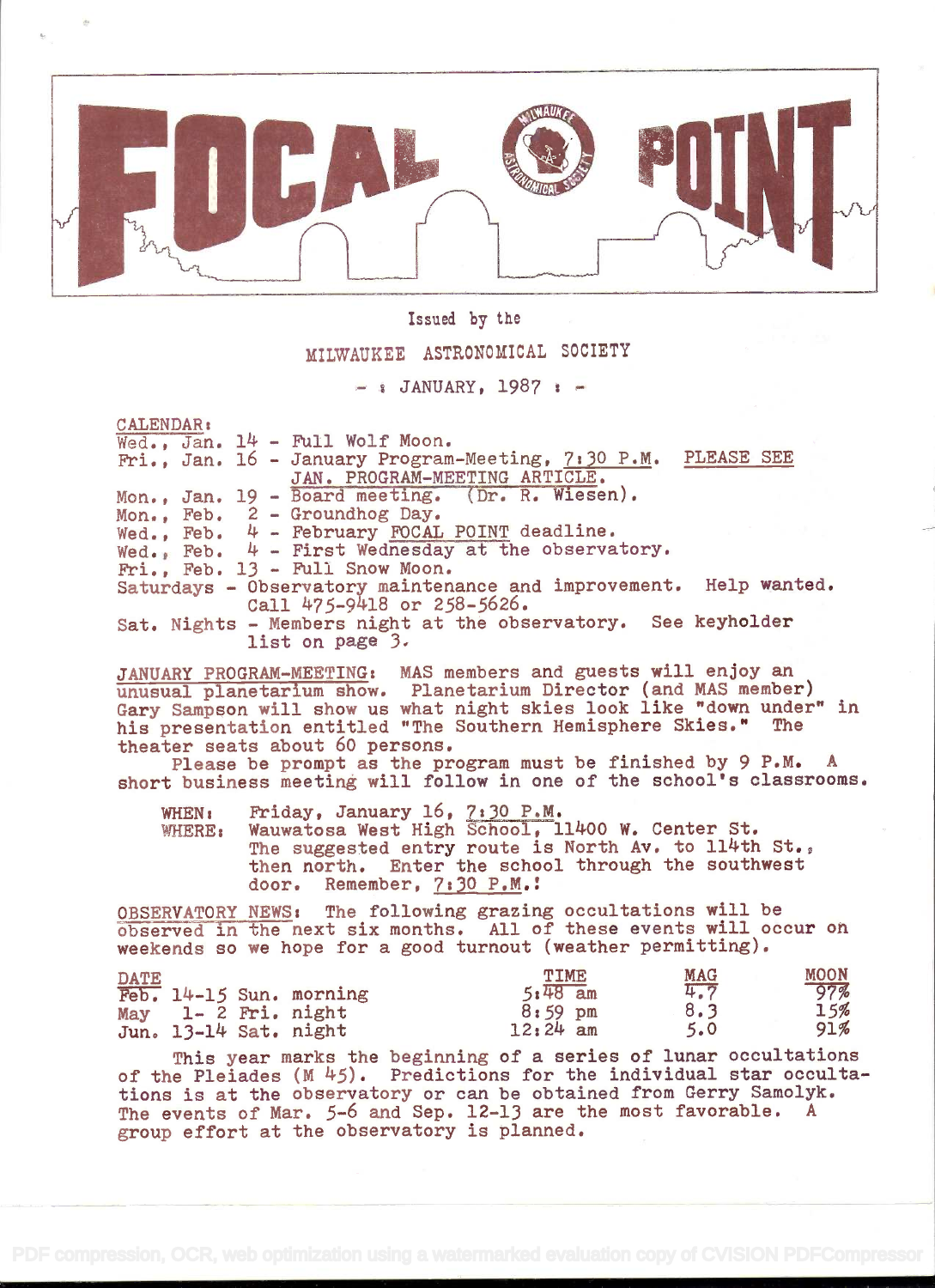First Wednesday nights will continue at the observatory throughout the winter. Everyone is welcome, especially new members. If you have questions, want advice, want to work on a project, or just want to chit-chat, come on out! Call first if the weather is

bad. Keep the washroom and darkroom doors closed to avoid wasted electric heat! When securing telescopes, aim the dome slits due north to avoid snow entry. Make sure the parking lot chain padlock keyholes face down to prevent water entry and freezing.

A telephone answering device has been installed. Call Directory Assistance for the observatory phone number if you have no FOCAL POINT handy.

BECOME A MEMBER OF THE METEOR CLUB! (By Dr. Richard Wiesen, excerpted from an article appearing in the Nov. 1986 REFLECTOR).

In order to encourage this activity, (meteor observing) the Astronomical League has set up the 'Meteor Club', organized along the same lines as the Messier Club or the Herschel Club, and, like these, it emphasizes visual observing involving a minimum of equipment. Individuals or, preferably, small groups of observers who abide by the rules to follow have only to send their reports to David Levy and he will contact, for those who qualify, the Awards Committee Chairman, Bill Scurlock, to send each observer and the group leader an official Meteor Club Certificate which will be only recognized by the League and publicized in the REFLECTOR.

### RULES TO QUALIFY FOR THE METEOR CLUB

RULE 1. Observe as a group or individually one or more meteor showers totalling at least six observing hours, for each group member. It will be the responsibility of each group leader to send in the properly filled in forms shown in the OBSERVE Manual and as further explained below, to the ALPO Meteor recorder who, as mentioned is David Levy. His address is Rt. 7, Box 414, Tucson, AZ 85747.

RULE 2. The ALPO recorder will contact the League Award Chairman, Bill Scurlook, Rt. 3, Box 5, Maysville, MO 614469, with the names and addresses of those who qualify and he will, in turn, send a Meteor Club Certificate to each participant. Mr. Scurlock will also notify the editor of the REFLECTOR with names to go in the next publication. If the meteor observing group belongs to a local Astronomy Society, they are encouraged to announce the names of the recipients at their next regular meeting.

RULE 3. Any individual who receives six such certificates should send back copies of these to Mr. Scurloek, who will then prepare an Honorary Certificate signed by the president of the Astronomical League. This will be returned to the awardee and duly announced at the next convention of the League.

The OBSERVE METEORS Manual can be obtained from ASTRONOMICAL LEAGUE SALES, Four Klopfer Street, Pittsburgh, PA 15209. I believe the price is \$6.05 including postage and handling. This manual describes meteor observing anywhere from simple organized meteor watching with the unaided eye to highly involved instrumented observing using spectroscopes and radio receivers. All of this information from the simplest to the most involved has the potential of being scientifically useful.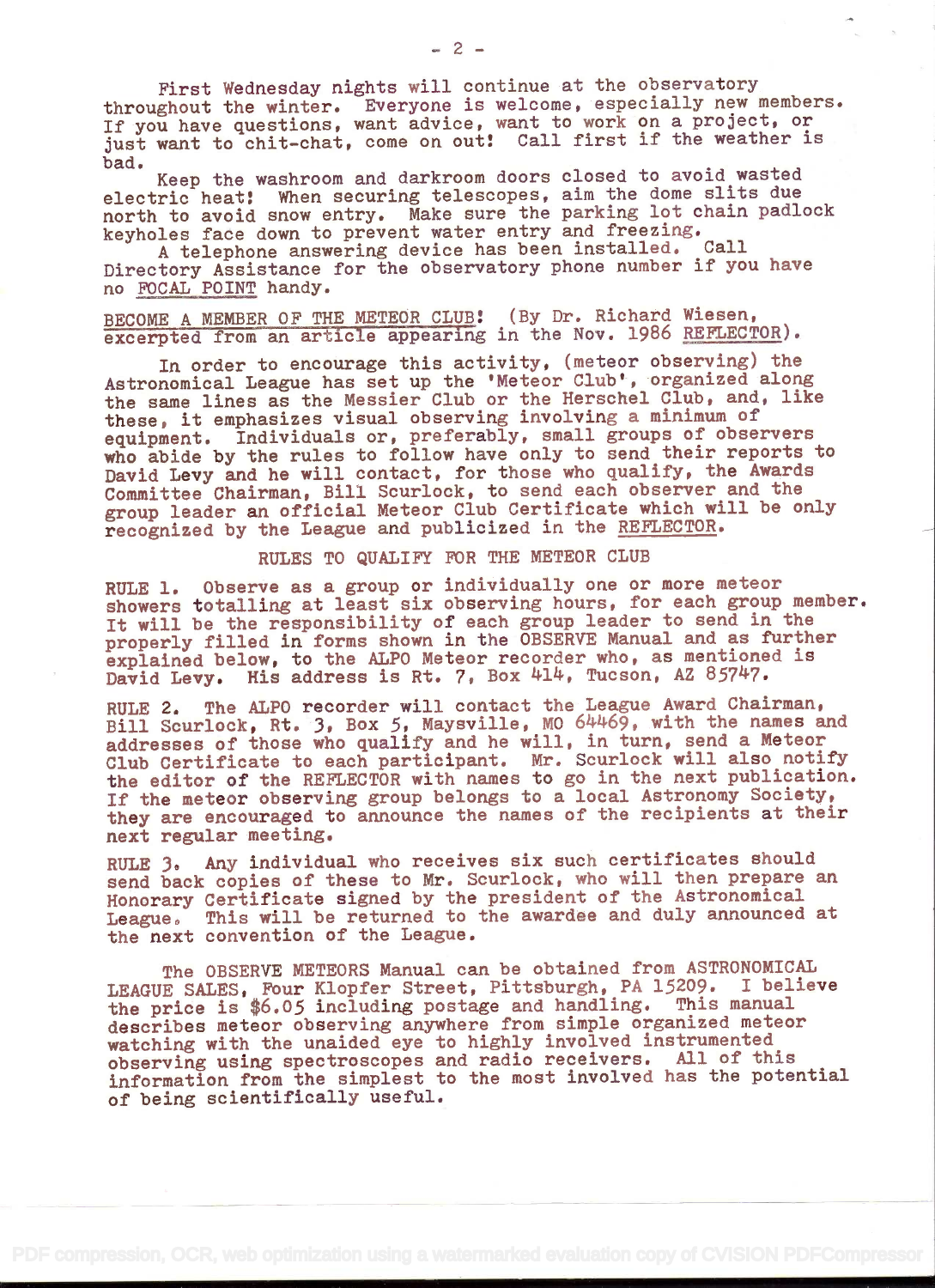The Association of Lunar and Planetary Observers is a major receiving agency for this kind of information, especially the visual reports. David Levy, a co-author of this manual, is the meteor recorder for ALPO at the present time.

Dr. Wiesen (781-4757), is the Meteor Club chairman for the Milwaukee Astronomical Society.

MEMBERS INTERESTED IN JOINING THE METEOR CLUB might want some "hands on" meteor study. MAS pre trip this Feb. or March to for this purpose. The inst Meteorite Research at the college. The class will accept 4 more members. Call Dan at 662-2987 now if you want to go or for more information. MAS pres. Dan Koehler is organizing a Saturday Iarch to Wm. Rainey Harper College in Palatine, IL The instructor will be Dr. Paul Sipiera, Dir. of

PARENTS AND TEENAGERS CAN SHARE in an unusual general interest astronomy course being offered by UWMilwaukee.

If you are curious at all about the many fantastic celestial bodies near and far, that are scattered throughout a seemingly endless universe, register for this course. You'll learn how to observe with your equipment or UWM 'scopes and how to photograph. You'll get acquainted with far-out topics like the "Big Bang" and the search for E.T.! The planetarium will be a great teaching aid.

The name of the course is "THE WINTER SKY." The fee is \$45 for adults, \$23 for each teenager from the adult's immediate family. It begins Jan. 29, and runs for 5 weeks from 6-8 P.M. at the UWM Manfred Olson Planetarium, 1902 E. Kenwood Blvd. Call 224-4196 for full details.

PROSPECTIVE TELESCOPE BUILDERS should call Peter Smitka now at 56-k5'46 for detaïls. He'd like to get a class started by the end of January.

A site for the class is needed. The observatory auditorium may be used if no other place is available.

|  |  | MEMBERS NIGHT KEYHOLDERS:                |                                    |  |  |                            |          |
|--|--|------------------------------------------|------------------------------------|--|--|----------------------------|----------|
|  |  | Jan. 10 - G. Samolyk                     | $475 - 9418$ Feb. $7 - W$ . Tuerck |  |  | 14 - Dr. R.Wiesen 781-4757 | 782-2844 |
|  |  | 17 - T. Schmidtkunz<br>$24 - P$ . Smitka | 784-0253<br>785-0926               |  |  | 21 - J. Asztalos 258-5626  |          |
|  |  | $31 - V$ . Tangney                       | 327-7976                           |  |  |                            |          |

PLEASE! Observe the Focal Point deadline usually listed in the calendar on page one and at the end of the newsletter. Articles received after that date may not be included in the following edition.

### DIRECTORY s

Pres. - D. Koehler, 662-2987 V. P. - Dr. R. Wiesen, 781-4757 Sec. - Ms. K. Wesener, 961-8752 Treas. - J. Toeller, 352-71k4 Obs. Dir. - G. Samolyk, 475-9418 Asst.Obs.Dir. - J. Asztalos, 258-5626 Special Obs. Activities Scheduler - N. Nichols, 542-2055 FOCAL POINT Ed. - L. Simandl, 933-3052 Program Chair-M.McNeeley, 354-5347 MAS Observatory - 18850 W. Observatory Rd., New Berlin - 542-9071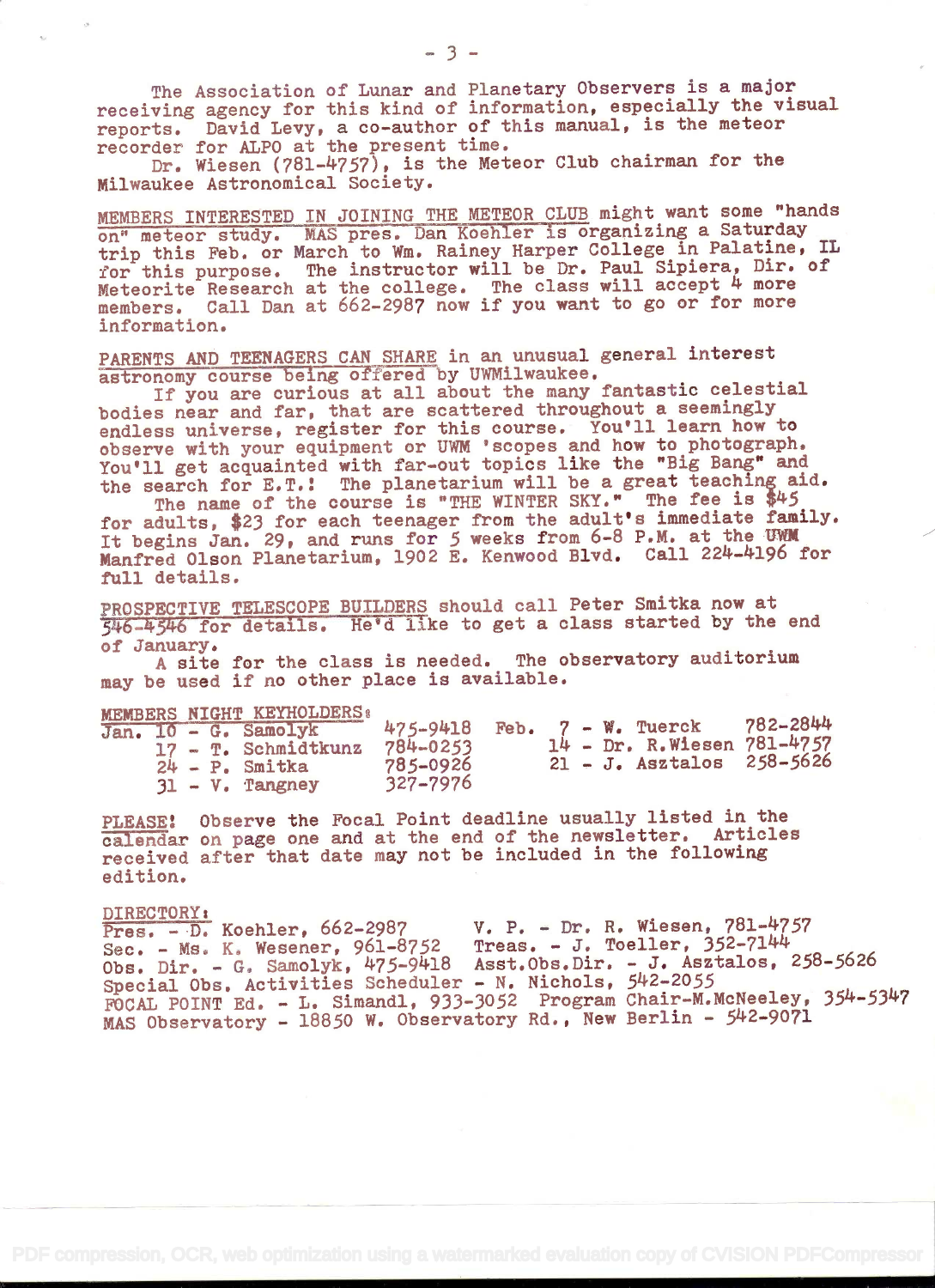# MEMBER'S GUIDELINES FOR "MEMBER'S NIGHTS" AT THE OBSERVATORY

The following are guidelines for members concerning the operation of the Observatory on Saturday nights ("Member's Nights"). Please read, understand, and observe these guidelines. Keep them in a handy place for future reference.

1. Members are highly encouraged to use the facilities at the MAS Observatory ("the Observatory") on Member's Nights (most all Saturday evenings throughout the year) during the entire calendar year. Such use is a right of membership with the MAS.

2. Members wishing to use the Observatory on a particular Saturday evening WILL CONTACT THE KEYHOLDER BY TELEPHONE NO LATER THAN THE FRIDAY BEFORE THE SATURDAY EVENING, to schedule observing or instruction time. The member should inform the keyholder of his/her intentions and equipment requirements at that time to avoid conflicts of usage. Members should contact the keyholder as early in the week as possible. The keyholder schedule (i.e. the people who are "on duty" at the Observatory for each Saturday evening of the month) is published in The Focal Point.

3. Members making appointments in advance to use Observatory equipment through the keyholder on duty that evening WILL HAVE PRIORITY OVER THOSE WHO DO NOT.

4. Members ore osked to KEEP APPOINTMENTS AND NOT BURDEN KEYHOLDERS WITH MULTIPLE PHONE CALLS once on oppointment has been mode. If a member must concel, he/she should do so as early in the week as possible, and at least prior to 6:00 p.m. of the evening of the appointment.

5. If a member is unable to contact the keyholder after several attempts during the week before the Member's Night, he/she should call Jim Toeller (352-7144), leave the message and ask for further instructions.

6. Members failing the above process should at least CALL THE OBSERVATORY (542-9071) BEFORE TRAVELING THERE on a Member's Night to make sure it ís staffed that evening. MEMBERS MAY NOT ASSUME THE OBSERVATORY WILL BE STAFFED ON A MEMBER'S NIGHT, ESPECIALLY IF THE KEYHOLDER HAS NOT BEEN NOTIFIED BY PHONE IN ADVANCE. Members who do not call the keyholder or Observatory in advance of arríval do so at their own risk.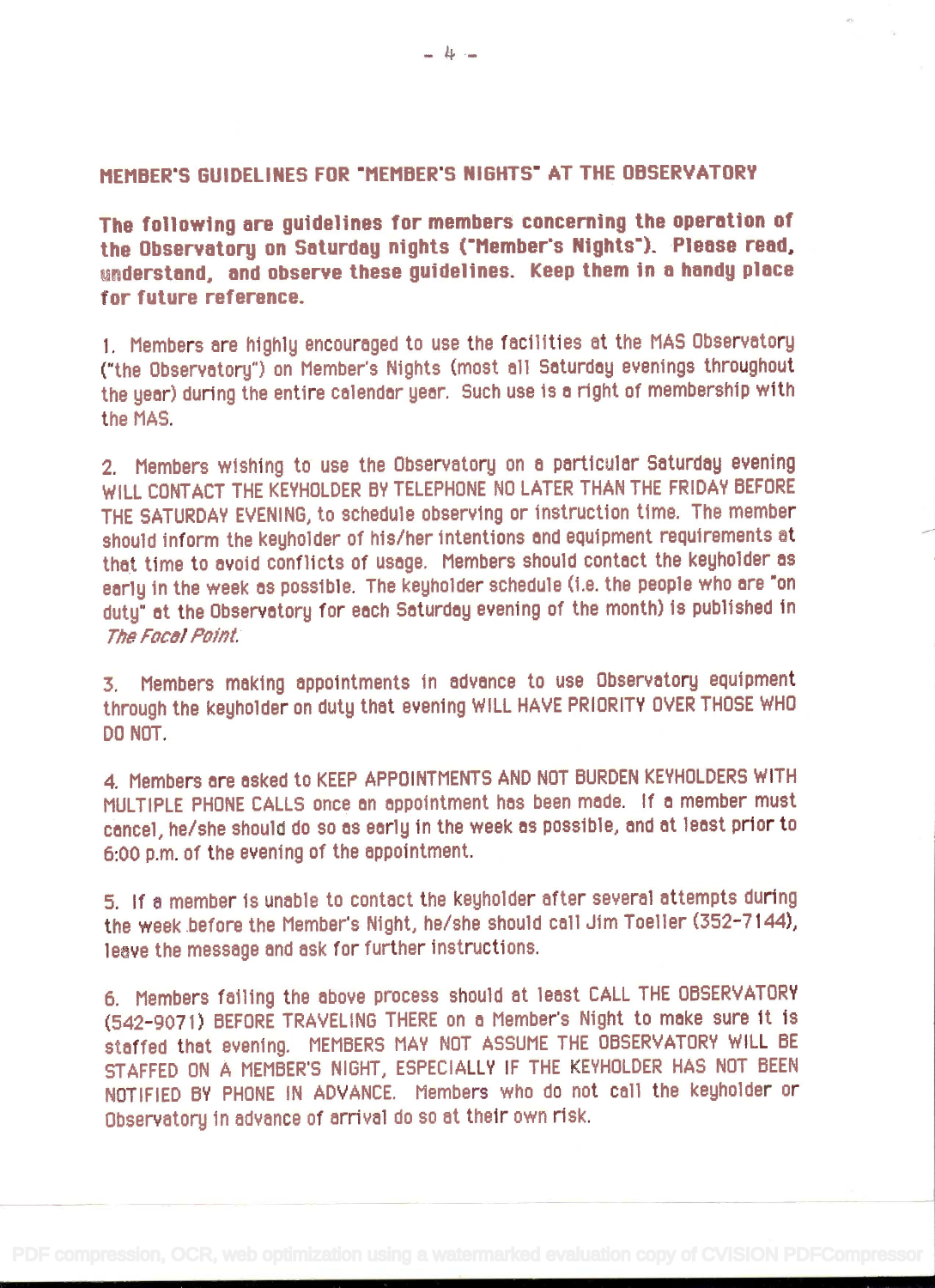7. Members using the MAS Observatory on Member's Nights will follow the instruction and directives of the keyholder while on the observing grounds, and leave the Observatory in good order when finished. NOTE: ANY KEYHOLDER WHO IS AT THE OBSERVATORY AND WHO IS NOT THE SCHEDULED KEYHOLDER FOR THAT EVENING, MAY CLOSE THE OBSERVATORY AND LEAVE WHEN HE/SHE WISHES IF THE SCHEDULED KEYHOLDER IS ABSENT. All non-keyholding members must then also leave the Observatory if the scheduled kejholder is not present.

8. Members may schedule additional observing sessions outside of Member's Night dates with a keyholder at mutually agreeable times. Equipment usage by general members is subject to availability on nights other than Member's Nights. Revised 01/87 dlk

HERE 15 AN UPDATE ON THE ADLER PLANETARIUM FIELD TRIPII Members attending the December MAS general meeting selected Saturday March 28, 1987 as the best date to plan the MAS Spring Field Trip to Chicago's Adler Planetarium and "museum area". Buses will leave at 6:05 a.m. sharp from the College Ave. "Park-Ride' lot near the airport, and return there by 7:30 p.m. Approximate costs will be \$7.00 per person for transportation by coach bus, and \$2.50 per person for planetarium tickets (a private show for our group only will take place at 12:00 noon. The show is entitled "You in the Universe"). Lunch will be "on your own"--either "brown bag it" or eat in the planetarium restaurant. Food and bottled or canned beverages (including alcohol) are allowed on the bus. The MAS will not províde any food or beverages on the bus.

Field trip participants will have the optíon to also tour the Field Museum of Natural History in the afternoon (\$2.00 per adult, \$1.00 per child (6-17), \$1.00 for students, \$4.00 for families (parents and children under 18), \$.50 for Seniors (65 and over) Note: Teachers are FREE). Other tour options after the Adler tour include the Shedd Aquarium and Museum of Science and Industry. Bus transportation will be provided for all the alternate tours after 1:30 p.m. The Field Museum has a MacDonald's Restaurant. More information will be available on the optional tours in February.

You may advance register for the trip by calling Dan at 662-2987, or signing up at the January membership meeting. No money is required until late February or early March. Payment forms will appear in the February Focal Point. We do however need to know how many are planning to go, so the appropriate number of buses can be reserved. This is the purpose of the "advance registration' process. By signing up early, you are GUARANTEED <sup>a</sup> spot on one of the buses!! After two buses are filled, a waiting list will be used until enough people sign up for the third bus. We have invited the Wehr and the Neville Museum (Green Bay) Astronomical Societies to participate with us to help fill the buses and to expand the group experience. Comments and questions should be directed to Dan Koehler, 662-2987. More details will be available in February. The trip is open to all MAS members, their families, and friends.